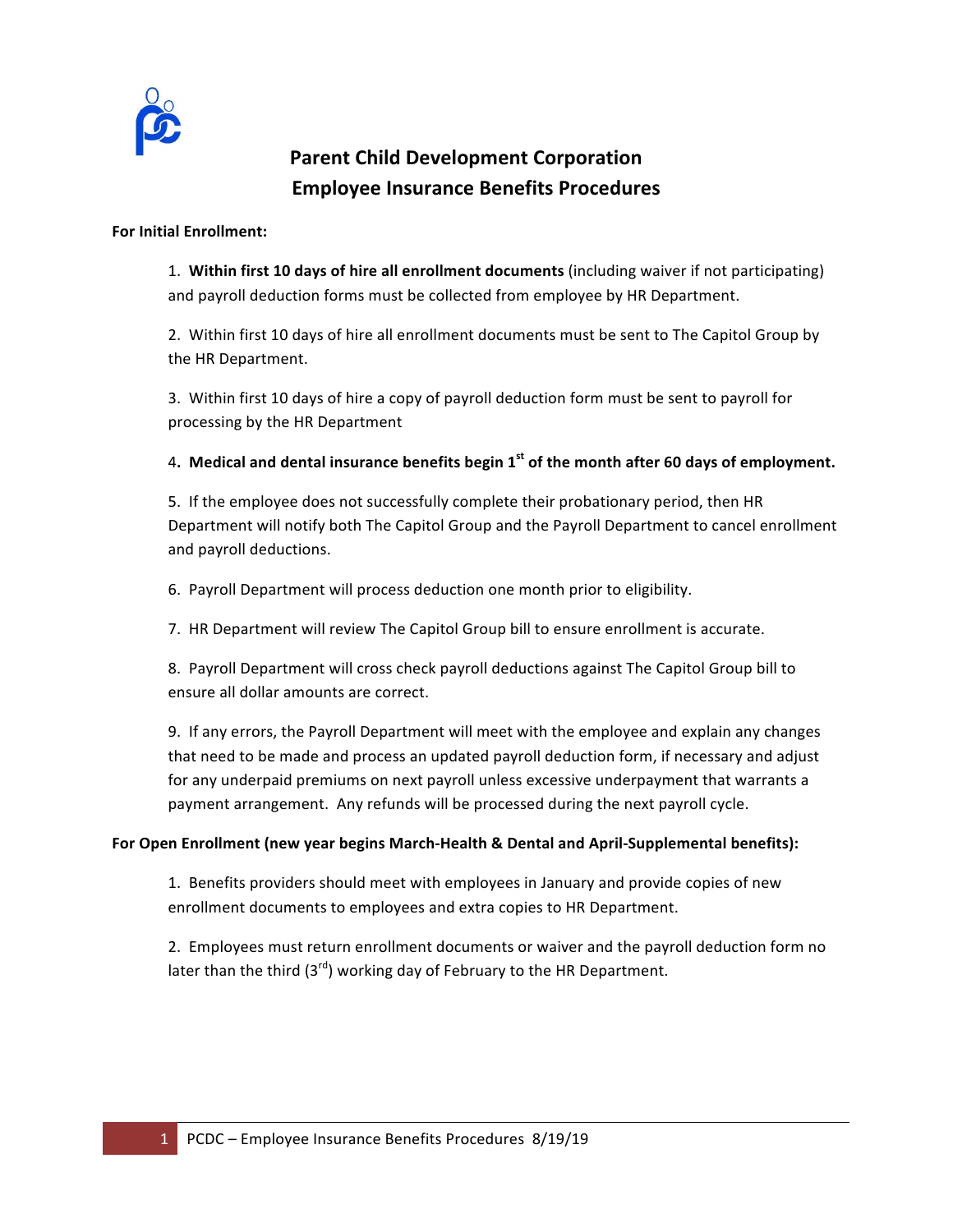3. By the fifth  $(5<sup>th</sup>)$  working day of February, the HR Department will send all enrollment forms to The Capitol Group and a copy of the payroll deduction form to the Payroll Department.

4. Payroll Department will process new deductions for health and dental for the February  $15^{th}$ paycheck and the supplemental new deductions on the March  $15<sup>th</sup>$  paycheck.

5. HR Department reviews The Capitol Group March invoice to ensure that all enrollment is correct for Health & Dental and reviews The Capitol Group April invoice to ensure that all enrollment for supplemental benefits is accurate. If there are any errors on The Capitol Group March or April invoice then they must contact The Capitol Group to resolve immediately.

6. Payroll Department will cross check the payroll deductions against The Capitol Group March invoice to ensure that all payroll deductions match the bill for health and dental and The Capitol Group April invoice to ensure that all payroll deductions match the bill for supplemental benefits. 

7. If any errors, the Payroll Department will meet with the employee and explain any changes that need to be made and process an updated payroll deduction form, if necessary and adjust for any underpaid premiums on next payroll unless excessive underpayment that warrants a payment arrangement. Any refunds will be processed during the next payroll cycle.

## **Qualifying Event Changes:**

1. Upon notification by employee to HR Department of qualifying event, HR Department will provide employee with new benefit enrollment forms and new payroll deduction form. Employee must submit with all enrollment forms and payroll deduction form within three (3) business days.

2. Within five (5) business days of notification of qualifying event, HR Department will submit all enrollment forms to The Capitol Group and the payroll deduction form to the Payroll Department.

3. The Capitol Group will notify the HR and Payroll Departments of the effective date of the benefits.

4. The Payroll Department will process the new payroll deduction during the next payroll cycle. Payroll Department will determine if there are any additional amounts or refunds owed. Payroll Department will meet with employee to explain and take any additional amounts owed on next payroll unless excessive amount that warrants a payment arrangement. Any refunds will be processed during the next payroll cycle.

5. The HR Department will review The Capitol Group invoice accurately reflects the correct change in benefits for the employee.

6. The Payroll Department will review The Capitol Group invoice to ensure payroll deductions are accurate and take appropriate action for any discrepancies as outline in Step 4 above.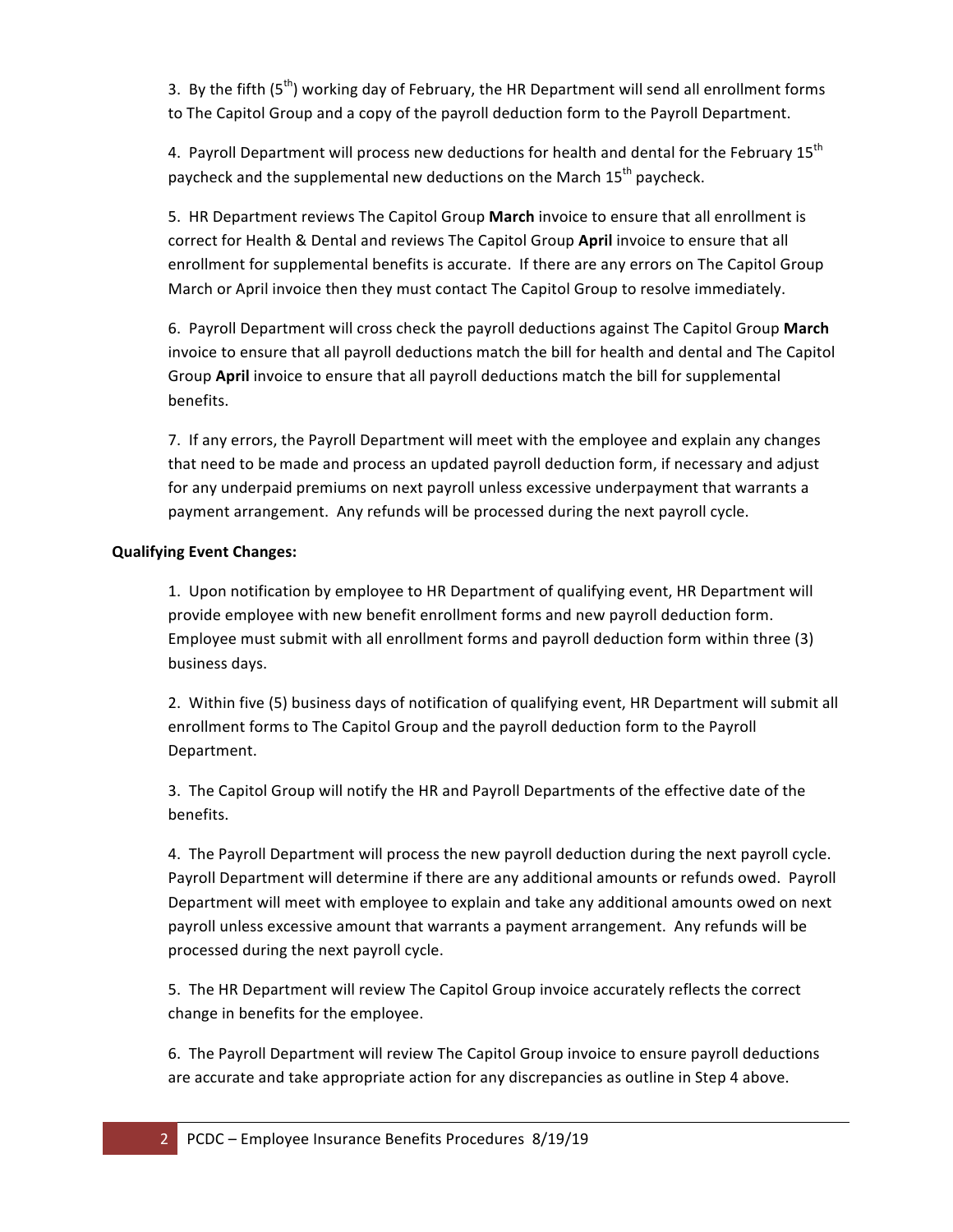### **Termination of Employment:**

1. HR Department notifies The Capitol Group and the Payroll Department of employee termination within one (1) business day.

2. The Capitol Group sends COBRA enrollment packet directly to the employee. The Capitol Group manages the COBRA program.

3. The Payroll Department reviews employee contribution history. If a final deduction or refund is due it will be processed on the final paycheck.

### **Gross Pay Not Enough to Cover Benefit Deductions:**

1. If there is a situation where an employee does not have enough gross pay to cover 100% of their benefit deductions owed, then the balance will be deducted from the next paycheck in full unless there is an employee hardship.

2. If an employee has a hardship, they must meet with the Executive Director or designee to make a payment arrangement PRIOR to the next payroll cycle processing deadline AND the EMPLOYEE must provide written approval by the Executive Director or designee to the Payroll Department PRIOR to the next payroll cycle processing deadline.

### **Advance Payment of Benefits:**

1. An employee may make advance benefit payment arrangements with the Payroll Department at any time so long as the deductions are within the benefit year.